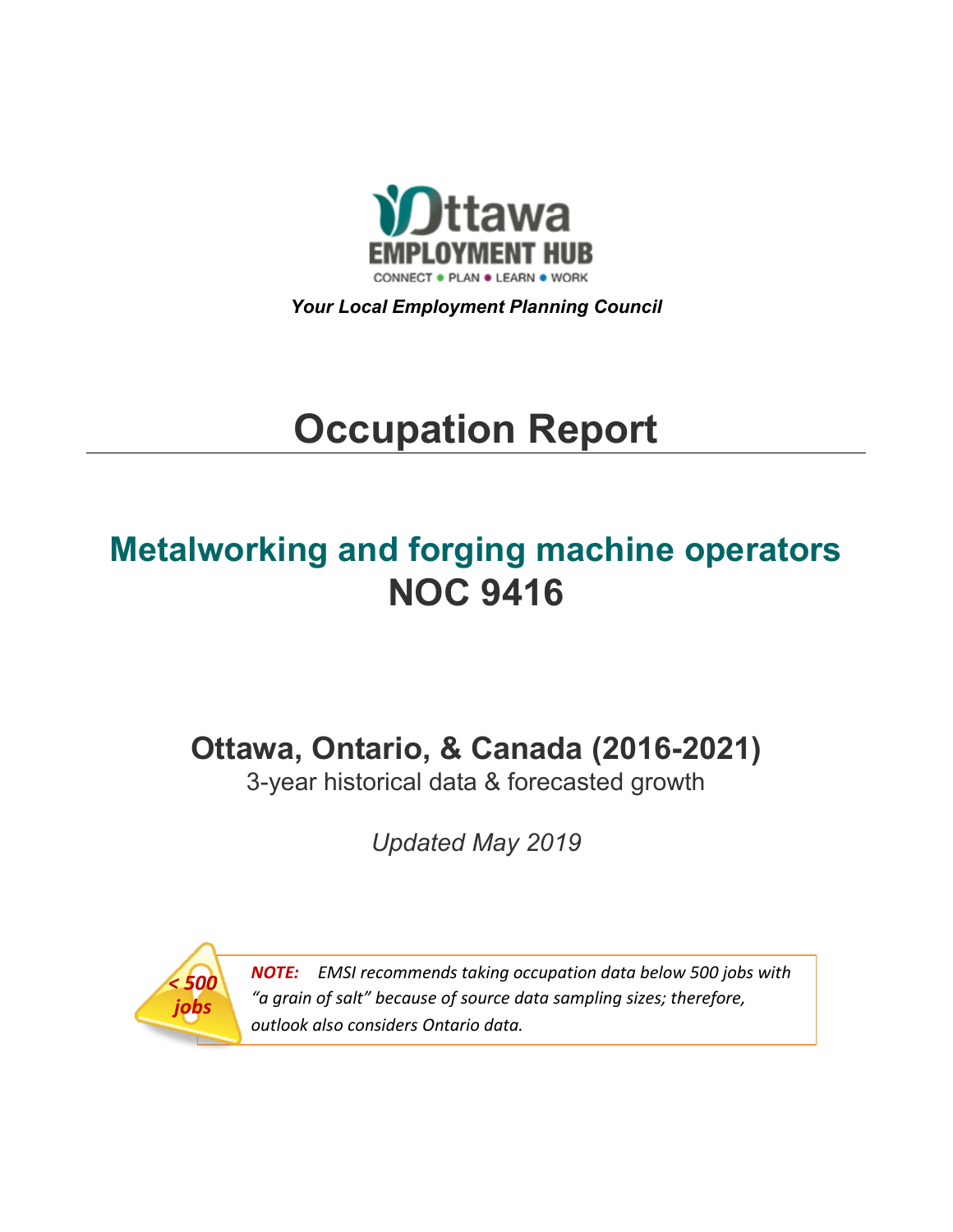

## **Metalworking and forging machine operators**

| <b>Ottawa Outlook</b> |
|-----------------------|
|                       |

NOC 9416 **Limited ★ Fair ★ ★ Good ★ ★ ★** 

*Based on past and forecasted growth.*

## **A Local Snapshot**

- Employment in this occupation **decreased in Ottawa from 2016 to 2018** (**13.6%**); it is forecast to **decrease an additional 2.8%** over the next three years.
- **20.0%** were **unemployed in Ottawa in 2016; less than 10** of those in this occupation were **selfemployed**.
- **Median hourly wage** for this occupation was **\$18.85**.
- **21.9%** of the 2018 jobs were in the **Architectural and structural metals manufacturing** industry sector.
- Ottawa has a **lower share of this occupation** than the nation.
- **Provincially**, this occupation showed an increase from 2016 to 2018 (**3.3%**); it is expected to increase an additional **0.8%** over the next three years.
- In contrast to Ottawa Employment Hub's forecast ranking for this occupation, *Canada Job Bank*  forecasted **fair** employment potential for this occupation in Ottawa from 2018-2020.

## **Overview**

| <b>Ottawa Jobs (2018)</b>          | 285 (<10 were self-employed) |                        |         |
|------------------------------------|------------------------------|------------------------|---------|
| 2016 Ottawa Unemployment Rate      | $20.0\%$                     | Ontario                | $5.4\%$ |
| Location Quotient to Nation (2018) | 0.29                         |                        |         |
| Change in Jobs (2016 - 2018)       | $-13.6\%$                    | $(2018 - 2021) -2.8\%$ |         |

*NOTE: Location quotient (LQ) is a way of quantifying how concentrated a particular occupation is in a region compared to the nation or province. A quotient of 1.00 means Ottawa has the same share of the occupation as the nation/province. A quotient higher than 1.00 means Ottawa has a greater share, and lower than 1.00 means Ottawa's share is lower than the average.*

## **OTTAWA | Percentile Earnings** *(not including self-employed)*



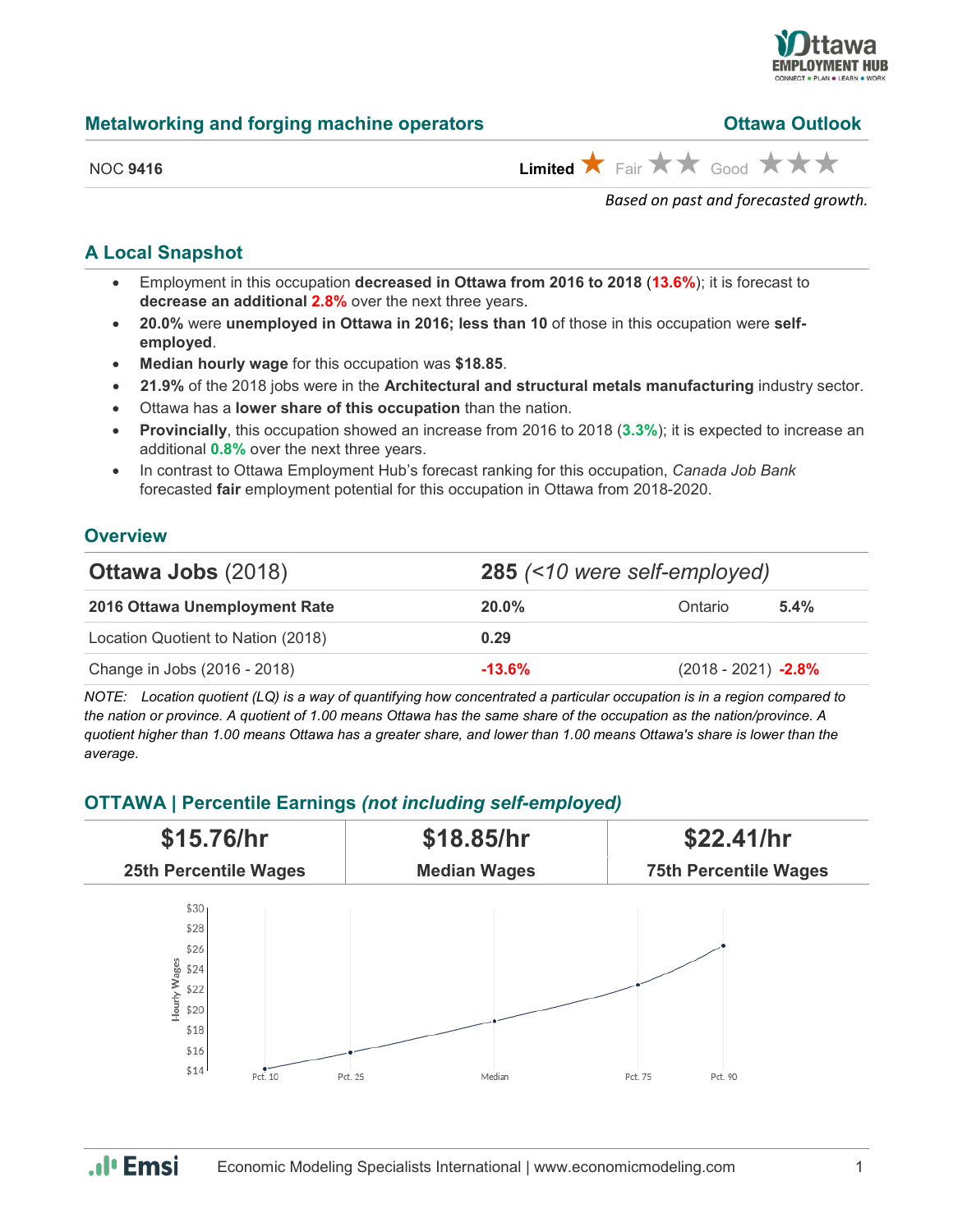

## **Ottawa | Growth**

| 330              | 277              | -53                | $-16.1\%$            |
|------------------|------------------|--------------------|----------------------|
| <b>2016 Jobs</b> | <b>2021 Jobs</b> | Change (2016-2021) | % Change (2016-2021) |

## **Regional Trends**



|           | <b>Region</b> |               | <b>2016 Jobs</b> | 2021 Jobs      | Change | % Change |
|-----------|---------------|---------------|------------------|----------------|--------|----------|
|           | Ottawa        |               | 330              | 277            | $-53$  | $-16.1%$ |
|           | Ontario       |               | 19,679           | 20,503         | 824    | 4.2%     |
|           | Canada        |               | 30,205           | 30,696         | 491    | 1.6%     |
|           |               | <b>Ottawa</b> |                  | <b>Ontario</b> |        | Canada   |
| 2016 Jobs |               | 330           |                  | 19,679         |        | 30,205   |
| 2017 Jobs |               | 303           |                  | 19,645         |        | 29,718   |
| 2018 Jobs |               | 285           |                  | 20,337         |        | 30,462   |
| 2019 Jobs |               | 283           |                  | 20,397         |        | 30,546   |
| 2020 Jobs |               | 280           |                  | 20,455         |        | 30,628   |
| 2021 Jobs |               | 277           |                  | 20,503         |        | 30,696   |

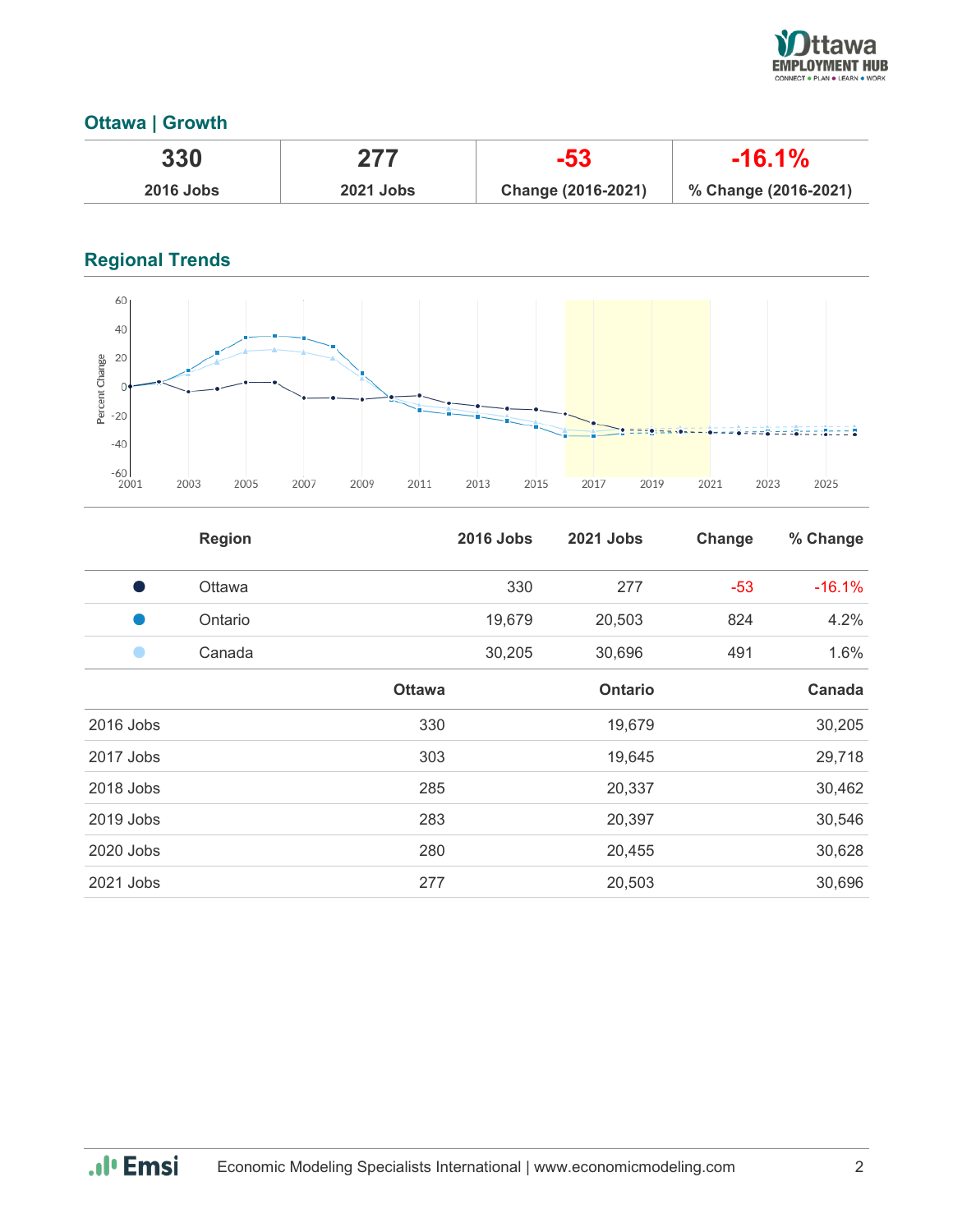

## **Ottawa | Industries Employing this Occupation**

| <b>Industry</b>                                   | <b>Occupation</b><br>Jobs in<br><b>Industry</b><br>(2018) | $%$ of<br><b>Occupation</b><br>in Industry<br>(2018) | % of Total<br>Jobs in<br><b>Industry</b><br>(2018) |
|---------------------------------------------------|-----------------------------------------------------------|------------------------------------------------------|----------------------------------------------------|
| Architectural and structural metals manufacturing | 62                                                        | 21.9%                                                | 6.9%                                               |
| <b>Employment services</b>                        | 22                                                        | $7.7\%$                                              | 0.3%                                               |
| Other fabricated metal product manufacturing      | 15                                                        | 5.4%                                                 | 5.8%                                               |
| Other miscellaneous manufacturing                 | 14                                                        | 4.9%                                                 | $1.0\%$                                            |
| Forging and stamping                              | 11                                                        | $4.0\%$                                              | 27.5%                                              |

*NOTE: Inverse staffing patterns provides a table of percentages that shows how regional occupations are divided up among regional industries. For example, an inverse staffing pattern for registered nurses may show that 70% of RNs are employed by hospitals, 10% by local government (i.e., public schools), 10% by nursing homes, and 10% by offices of physicians.*

## **Educational programs and completions in Ottawa** *(public institutions only***)**

| Programs (2016) |                         | 48<br><b>Completions (2016)</b> |  |
|-----------------|-------------------------|---------------------------------|--|
|                 |                         |                                 |  |
| 48.05           | Precision metal working | 48                              |  |

*NOTE: EMSI Analyst uses Statistics Canada's PSIS data to compile completions for postsecondary programs offered in Canada, classified by the 2016 CIP codes. 2016 data includes those who graduated in spring 2017.*



## **Job Postings by Month**

Total annual job postings: 10

*NOTE: Based on newly published job postings first found between January 01, 2018 and December 31, 2018 AND location is Ottawa Census Sub-division, Vicinity Jobs.*